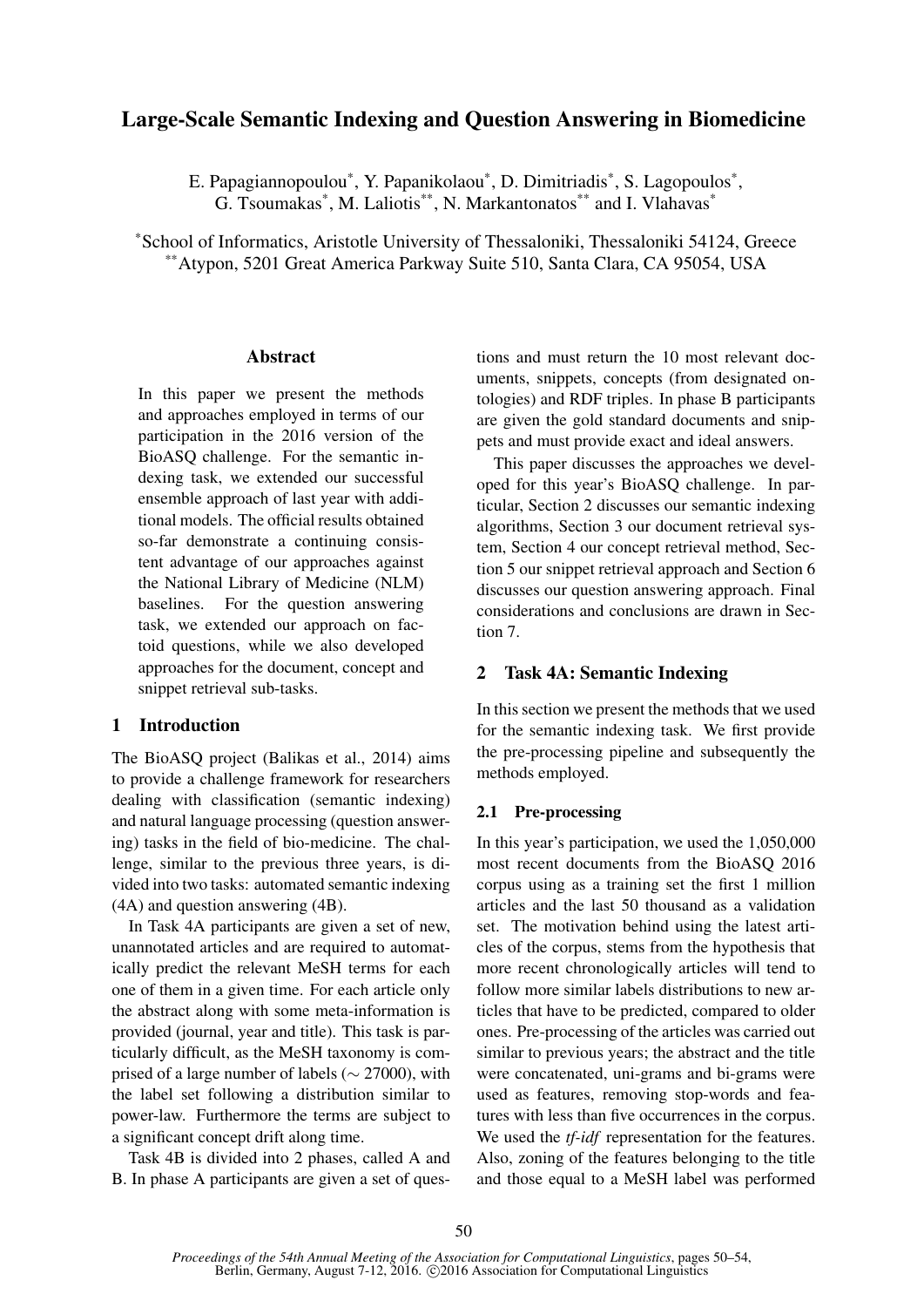by increasing the *tf-idf* value of features that belonged to the title by  $log2$  and those being equal to a label by log1.25. The above features were used in order to train several multi-label learning models, described in the following section.

# 2.2 Methods

Our participation to this year's contest included several multi-label classifiers (MLC) that were combined in various ensembles. As in the previous year, we used the Meta-Labeler (Tang et al., 2009), a set of Binary Relevance (BR) models with Linear SVMs (both tuned and with default parameters) and a Labeled LDA variant, Prior LDA (Rubin et al., 2012). For the tuned SVM models, we used different values for the C parameter and handled class imbalance by penalizing more heavily false negative errors than false positive ones by adjusting properly the weight parameter (Lewis et al., 2004). This year, we additionally employed Fast XML (Prabhu and Varma, 2014) and HOMER-BR (Tsoumakas et al., 2008).

All the above models were combined in an ensemble, using the MULE framework (Papanikolaou et al., 2014). MULE is a statistical significance multi-label ensemble that performs classifier selection. The key idea is to combine a set of multi-label classifiers aiming to optimize a selected measure (for the purpose of this challenge, we are mainly interested in the micro-F measure) and validate this combination through a statistical significance test; McNemar's test. This way, each label of the multi-label problem is predicted with a specific component model, the one that (a) contributes to the greatest improvement to the evaluation metric of interest and (b) is validated from the statistical test to indeed produce the aforementioned improvement. If (b) does not hold, in other words if the component model's improvement is not statistically significant, we predict that label with the globally optimal model.

### 2.3 Results

Since at the moment of writing this paper there are not sufficient official results yet(only the a small part of documents of the first batch are annotated), in Table 1 we present the performance of the multi-label classifiers used in our ensembles, in terms of the Micro-F and Macro-F measures, for the training set (one million documents) and the validation set (fifty thousand documents) used throughout the challenge.

Table 1: Performance of the multi-label classifiers used throughout the BioASQ challenge semantic indexing task 4a, in terms of Micro-F and Macro-F. Training set size was 1,000,000 documents and test set size 50,000 respectively.

| MLC               | Micro-F | Macro-F |
|-------------------|---------|---------|
| Meta-Labeler      | 0.61936 | 0.57477 |
| Vanilla SVMs      | 0.58422 | 0.50080 |
| <b>Tuned SVMs</b> | 0.61365 | 0.54444 |
| Labeled LDA       | 0.47399 | 0.39084 |
| <b>Fast XML</b>   | 0.38053 | 0.28899 |
| HOMER-BR $(k=3)$  | 0.59698 | 0.54972 |

### 3 Task 4B Phase A: Documents

Here we describe our document retrieval system. The system was written in Java. A variety of libraries have been used. The StAX Parser<sup>1</sup> for the input of XML files, the Stanford Parser<sup>2</sup> for natural language parsing and the GSON library<sup>3</sup> for output of JSON files. We build our system on open source Indri search engine from the Lemur Project<sup>4</sup>.

#### 3.1 Pre-processing of citations

We processed the full database of MEDLINE and extracted the citations that contained Title, Abstract and MeSH annotations. There are 14,938,869 documents.

#### 3.2 Search Engine

We used Indri as our search engine. We normalized the text of all the processed citations and we inserted them to our search engine. No stemming or stop-words filtering has been done in order to avoid any distortion of bio-medical and other important terminology.

### 3.3 Question Parsing and Query

Our system processes and analyzes the input question before producing the final query. It removes any unwanted punctuation, it analyzes the question with the Stanford Parser and produces a bag of words. Finally, we form our query by combining the bag of words with the query language grammar of Indri.

https://docs.oracle.com/javase/ tutorial/jaxp/stax/api.html http://nlp.stanford.edu/software/ lex-parser.shtml https://github.com/google/gson http://www.lemurproject.org/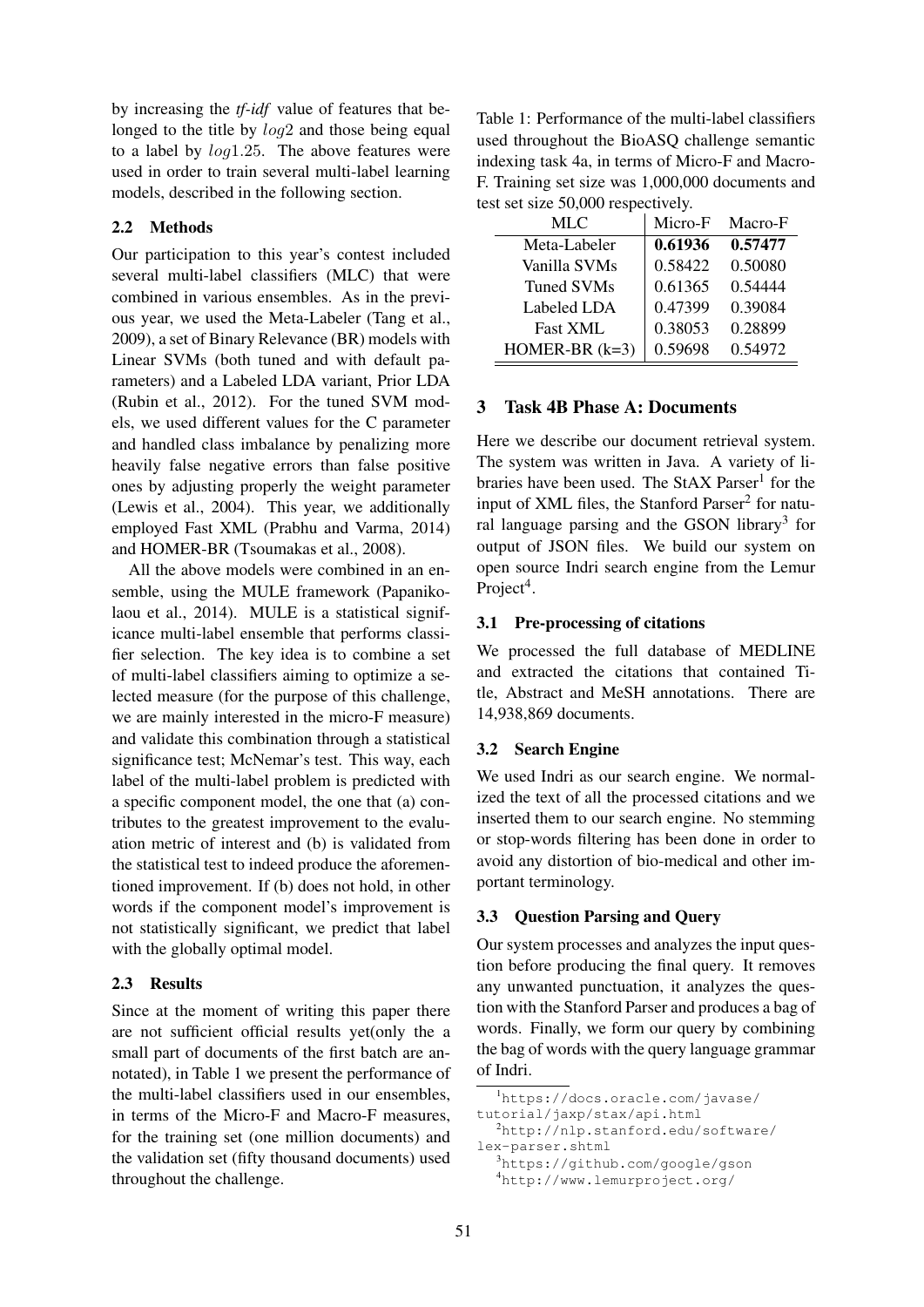### 3.4 Testing

We tested our system by using both the questions and the gold standard articles of the previous BioASQ challenges and the current challenge. We experimented with Indri's great variety of search terms and tried retrieving top-10, top-20 and top-50 documents. The table below provides the results of our experiments retrieving top-10 documents.

|  | Task               | # questions | Precision | MAP   |  |
|--|--------------------|-------------|-----------|-------|--|
|  | $1b$ , $2b$ , $3b$ | 940         | 0.279     | 0.141 |  |
|  | 4b TestSet 1       | 100         | 0.156     | 0.233 |  |
|  | 4b TestSet 2       | 100         | 0.230     | 0.198 |  |
|  | 4b TestSet 3       | 100         | 0.195     | 0.250 |  |
|  | 4b TestSet 4       | 100         | 0.235     | 0.321 |  |
|  | 4b TestSet 5       | 97          | 0.105     | 0.158 |  |

Table 2: Test results retrieving top-10 documents

# 4 Task 4B Phase A: Concepts

We are working at the phase A task of returning a list of at most 10 relevant concepts from the designated terminologies and ontologies. The list is ordered by decreasing confidence. In our approach, we use MetaMap<sup>5</sup> and LingPipe<sup>6</sup> to detect the biomedical concepts and local ontology files (Disease ontology, Gene ontology, Jochem, Uniprot and MeSH) to retrieve the appropriate information. More particularly, we use RDF4J $^7$ , a powerful Java framework for processing and handling RDF data of Disease ontology, Gene ontology, Jochem, and MeSH. This includes creating, parsing, storing, inferencing and querying over such data. Additionally, we use RDF4J's Lucene Sail that enables us to add full text search of RDF literals to find fast subject resources. As far as the Uniprot data are concerned which are not in obo format, we exploit them in XML format (not plain text that is recommended by the contest). Of course, Lucene indexing is necessary again. We present our methodology step by step:

1. The first step of our methodology is to remove stopwords from the given question. We use 2 stopwords lists: a basic list with 634 words and the Pubmed stopword list<sup>8</sup>. Then, we detect keywords using MetaMap and LingPipe. We give a boosting score to those concepts that come from MetaMap/LingPipe and a smaller score in any other word that appears in the question and MetaMap/LingPipe does not recognize it as biomedical concept.

- 2. Then, we expand the list with the candidate concepts exploiting the MeSH ontology (up to 15 candidate concepts, totally, enriching the list with ExactSynonyms). We retain two lists with candidate concepts: a list with all possible biomedical concepts for search in Disease ontology, Gene ontology, Jochem, and MeSH and a list that contains only proteins or genes for search in Uniprot XML data.
- 3. We search for each candidate term separately combining search in RDF4J's Lucene Sail index for fast detection of relevant terms and search in RDF4J RDF Repositories via SPARQL queries to filter the results which are returned as relevant terms by RDF4J's Lucene Sail index. More specifically, for the 4 ontologies we examine if the candidate term appears in properties: label, ExactSynonym, RelSynonym, Synonym, NarrowSynonym, BroadSynonym in order to add to Lucene score an additional boosting score and return the corresponding URI. If the candidate term does not appear in the above properties, then we just keep the Lucene score. Additionally, we exploit the properties (Positively/Negatively) Regulates in order to return the corresponding URI, too. Similarly, we conduct search in Uniprot data but instead of SPARQL queries, we use XPath, focusing in the following XML elements: fullName, shortName, alternativeName and innName.
- 4. Finally, we take the top 10 concepts with the biggest scores.

Here, we present experimental results on 2 different sets of questions (the sets belong to the training set of BioASQ contest).

Table 3: Results of our approach

| # questions | Precision | Recall | F1    | MAP   |
|-------------|-----------|--------|-------|-------|
| 238         | 0.167     | 0.511  | 0.223 | 0.120 |
| 286         | 0.209     | 0.513  | 0.267 | 0.167 |

<sup>5</sup>https://metamap.nlm.nih.gov/

<sup>6</sup>http://alias-i.com/lingpipe/

<sup>7</sup>http://rdf4j.org/

<sup>8</sup>http://www.ncbi.nlm.nih.gov/books/ NBK3827/table/pubmedhelp.T.stopwords/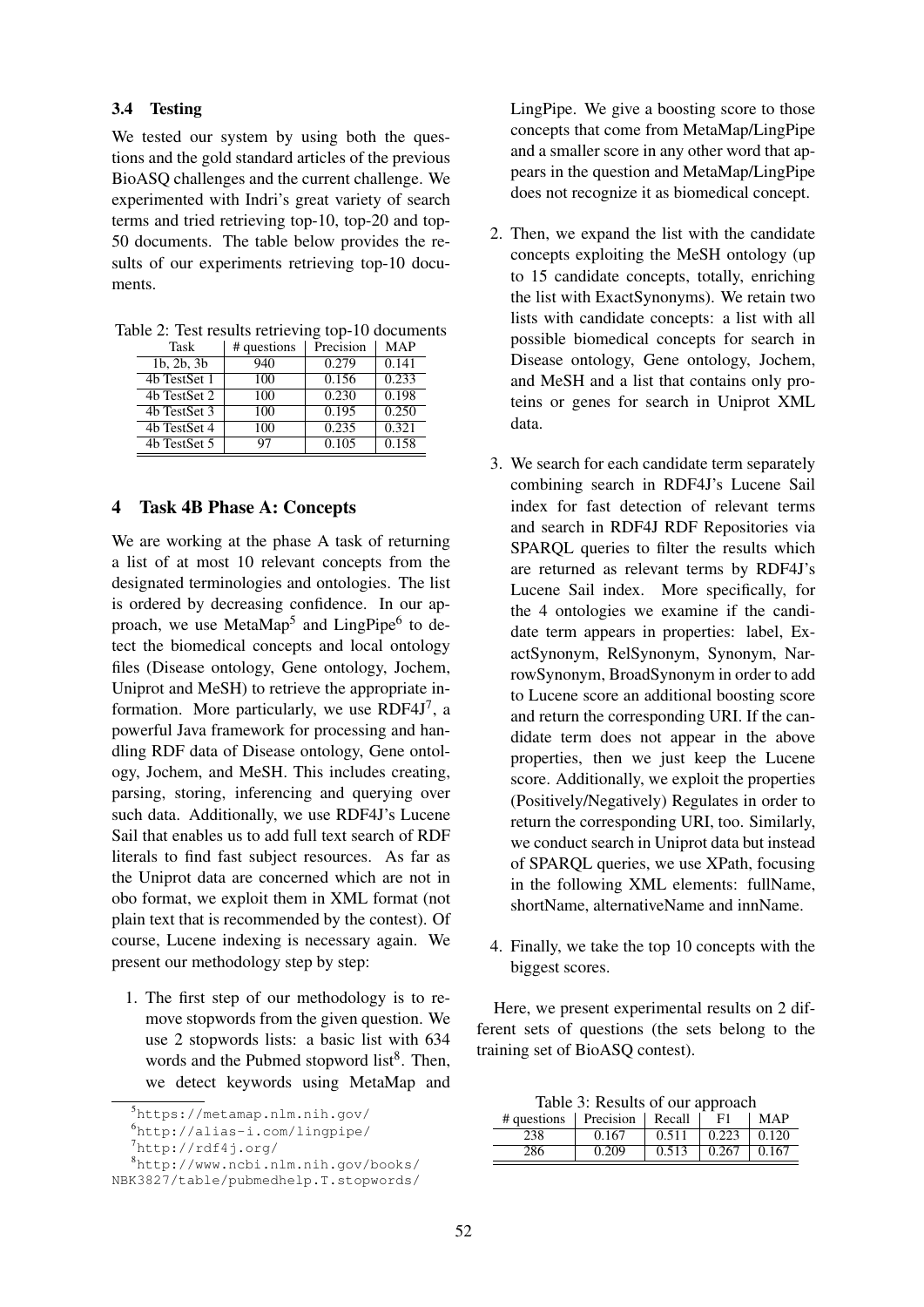### 5 Task 4B Phase A: Snippets

In order to extract relevant snippets to a query, we exploit our knowledge given by the ontologies we referred to in Section 4 (Disease ontology, Gene ontology, Jochem, Uniprot and MeSH). Briefly:

- 1. Detect keywords using MetaMap and Ling-Pipe
- 2. Search for synonyms for each keyword in order to make query expansion. Consider we have  $K$  keywords and for each one we find a few synonyms, e.g. for i-th keyword,  $i = 1, ..., K$ , we detect N synonyms. Each synonym is denoted by  $syn_{j_{key_i}}$ , that is the jth synonym  $(syn<sub>j</sub>)$ ,  $j = 1, ..., N$  of i-th keyword  $(key_i)$ .

*Format of query after the expansion step*: Suppose  $K=2$ ,  $key_1$  has N synonyms and  $key_2$  has M synonyms, so the query is going to be the following:

 $((key_1 \text{ OR } syn_{1key_1} \text{ OR } syn_{2key_1} \text{ OR } ... \text{ OR }$  $syn_{N_{key_1}}$ 

AND

 $(key_2 \text{ OR } syn_{1key_2} \text{ OR } syn_{2key_2} \text{ OR } ... \text{ OR }$  $syn_{Mkey_2}$ )

The total number of the candidate concepts (i.e. keywords with their corresponding synonyms) should contain up to 15 concepts.

- 3. Retrieve top 100 relevant documents (use of Lucene index). More particularly, we are interested in their title, abstract and pmid.
- 4. Split titles/abstracts returned in step 3 into sentences.
- 5. Calculate sematic similarity between each one of the sentences and the (expanded) query using the semantic similarity measure described in (Han et al., 2013). (At this point, we experiment using clustering algorithms in order to select the sentences that are located in the same cluster with the query, regarding them as the most relevant snippets.)
- 6. Return the top 10 sentences that are more similar to our query according to the similarity measure.

# 6 Task 4B, Phase B: Exact Answers

We developed a system that extracts answers from factoid questions under a scoring mechanism. In

our approach, we applied numerous measurements that rank the candidate answers based on their relations with the questions. Some of them were applied in our previous system, but we realized that were not enough to estimate the correct answer. Thus, we extended the previous scoring mechanism in order to include the measures describing below.

- *distance:* The words, being near to the LAT of the question into the snippets, it is more possible to be a candidate answer.
- *wordnet synonyms:* We strongly believe that words with many synonyms in wordnet are more likely to be used in common language rather than in biomedicine. Thus, they take a punishment according to the number of synonyms that they have.

Furthermore, in the previous work, the system selected some of the words of an article as candidate answers. It selected the words that were produced by MetaMap parsing. Although, the results of the previous system were promising in the BioASQ training set, in the BioASQ challenge were quite low. The system's failure was caused by the lack of candidate answers. That's why we decided to expand the set of candidate answers considering all words including in the related snippets of a question.

Finally, the specificity measure in our previous work changed because of the execution time. We had implemented that measure to count the number of instances of a candidate answer in all PubMed documents. Thus, we decided to seek the documents including the candidate answers with a document retrieval system. For each retrieving document, the candidate answer take a punishment.

| Table 4: Results of factoid system |  |                        |  |
|------------------------------------|--|------------------------|--|
|                                    |  | LACC   SACC   MRR      |  |
|                                    |  | $0.54$   0.237   0.305 |  |

# 7 Conclusions

In this paper we presented the participation of our team in the BioASQ challenge 2016. Building on the successful approaches in the past three challenges, we further extended our line of work to